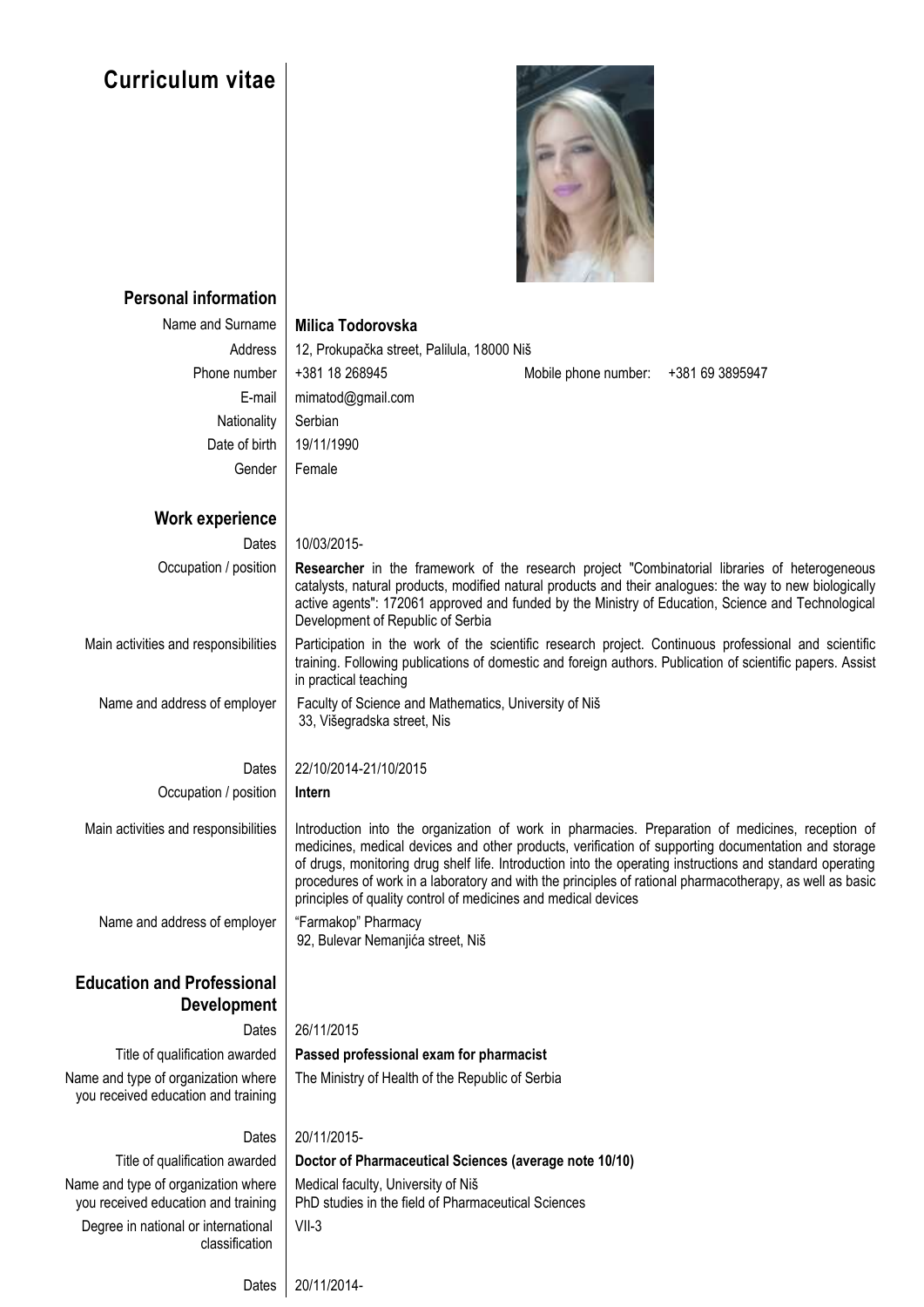| Title of qualification awarded<br>Name and type of organization where            | Doctor of Science - Chemical Sciences (average note 10/10)                                                                                                                                                                                                                                                                                                                                                                                                                                                                                                                                                                                                                                                                                                                                                                                                                                                                                                                                                                                                                                                                                                                                                                                                                                                                                                                                                                                                                                                                                                                                                                                                                                                                                                                                                                                                                                                                                                                                                                                                                                                                                                                                                                                                                                                                   |  |  |  |  |
|----------------------------------------------------------------------------------|------------------------------------------------------------------------------------------------------------------------------------------------------------------------------------------------------------------------------------------------------------------------------------------------------------------------------------------------------------------------------------------------------------------------------------------------------------------------------------------------------------------------------------------------------------------------------------------------------------------------------------------------------------------------------------------------------------------------------------------------------------------------------------------------------------------------------------------------------------------------------------------------------------------------------------------------------------------------------------------------------------------------------------------------------------------------------------------------------------------------------------------------------------------------------------------------------------------------------------------------------------------------------------------------------------------------------------------------------------------------------------------------------------------------------------------------------------------------------------------------------------------------------------------------------------------------------------------------------------------------------------------------------------------------------------------------------------------------------------------------------------------------------------------------------------------------------------------------------------------------------------------------------------------------------------------------------------------------------------------------------------------------------------------------------------------------------------------------------------------------------------------------------------------------------------------------------------------------------------------------------------------------------------------------------------------------------|--|--|--|--|
| you received education and training                                              | Faculty of Science and Mathematics, University of Niš - Department of Chemistry<br>PhD studies in the field of Chemical Sciences                                                                                                                                                                                                                                                                                                                                                                                                                                                                                                                                                                                                                                                                                                                                                                                                                                                                                                                                                                                                                                                                                                                                                                                                                                                                                                                                                                                                                                                                                                                                                                                                                                                                                                                                                                                                                                                                                                                                                                                                                                                                                                                                                                                             |  |  |  |  |
| Degree in national or international<br>classification                            | $VII-3$                                                                                                                                                                                                                                                                                                                                                                                                                                                                                                                                                                                                                                                                                                                                                                                                                                                                                                                                                                                                                                                                                                                                                                                                                                                                                                                                                                                                                                                                                                                                                                                                                                                                                                                                                                                                                                                                                                                                                                                                                                                                                                                                                                                                                                                                                                                      |  |  |  |  |
| Dates                                                                            | 01/10/2009-09/10/2014                                                                                                                                                                                                                                                                                                                                                                                                                                                                                                                                                                                                                                                                                                                                                                                                                                                                                                                                                                                                                                                                                                                                                                                                                                                                                                                                                                                                                                                                                                                                                                                                                                                                                                                                                                                                                                                                                                                                                                                                                                                                                                                                                                                                                                                                                                        |  |  |  |  |
| Title of qualification awarded                                                   | <b>Master of Pharmacy</b>                                                                                                                                                                                                                                                                                                                                                                                                                                                                                                                                                                                                                                                                                                                                                                                                                                                                                                                                                                                                                                                                                                                                                                                                                                                                                                                                                                                                                                                                                                                                                                                                                                                                                                                                                                                                                                                                                                                                                                                                                                                                                                                                                                                                                                                                                                    |  |  |  |  |
| Name and type of organization where<br>you received education and training       | Medical faculty, University of Niš<br>Department of Pharmacy                                                                                                                                                                                                                                                                                                                                                                                                                                                                                                                                                                                                                                                                                                                                                                                                                                                                                                                                                                                                                                                                                                                                                                                                                                                                                                                                                                                                                                                                                                                                                                                                                                                                                                                                                                                                                                                                                                                                                                                                                                                                                                                                                                                                                                                                 |  |  |  |  |
| Degree in national or international<br>classification                            | $VII-2$                                                                                                                                                                                                                                                                                                                                                                                                                                                                                                                                                                                                                                                                                                                                                                                                                                                                                                                                                                                                                                                                                                                                                                                                                                                                                                                                                                                                                                                                                                                                                                                                                                                                                                                                                                                                                                                                                                                                                                                                                                                                                                                                                                                                                                                                                                                      |  |  |  |  |
| Dates                                                                            | 01/09/2005-22/05/2009                                                                                                                                                                                                                                                                                                                                                                                                                                                                                                                                                                                                                                                                                                                                                                                                                                                                                                                                                                                                                                                                                                                                                                                                                                                                                                                                                                                                                                                                                                                                                                                                                                                                                                                                                                                                                                                                                                                                                                                                                                                                                                                                                                                                                                                                                                        |  |  |  |  |
| Name and type of organization where                                              | High school "Svetozar Marković" in Niš                                                                                                                                                                                                                                                                                                                                                                                                                                                                                                                                                                                                                                                                                                                                                                                                                                                                                                                                                                                                                                                                                                                                                                                                                                                                                                                                                                                                                                                                                                                                                                                                                                                                                                                                                                                                                                                                                                                                                                                                                                                                                                                                                                                                                                                                                       |  |  |  |  |
| you received education and training                                              | best students of the generation                                                                                                                                                                                                                                                                                                                                                                                                                                                                                                                                                                                                                                                                                                                                                                                                                                                                                                                                                                                                                                                                                                                                                                                                                                                                                                                                                                                                                                                                                                                                                                                                                                                                                                                                                                                                                                                                                                                                                                                                                                                                                                                                                                                                                                                                                              |  |  |  |  |
| Dates                                                                            | 01/09/1997-20/05/2005                                                                                                                                                                                                                                                                                                                                                                                                                                                                                                                                                                                                                                                                                                                                                                                                                                                                                                                                                                                                                                                                                                                                                                                                                                                                                                                                                                                                                                                                                                                                                                                                                                                                                                                                                                                                                                                                                                                                                                                                                                                                                                                                                                                                                                                                                                        |  |  |  |  |
| Name and type of organization where<br>you received education and training       | Elementary school "Kralj Petar I" in Niš<br>best students of the generation                                                                                                                                                                                                                                                                                                                                                                                                                                                                                                                                                                                                                                                                                                                                                                                                                                                                                                                                                                                                                                                                                                                                                                                                                                                                                                                                                                                                                                                                                                                                                                                                                                                                                                                                                                                                                                                                                                                                                                                                                                                                                                                                                                                                                                                  |  |  |  |  |
| <b>Participation in scientific</b><br>research projects                          |                                                                                                                                                                                                                                                                                                                                                                                                                                                                                                                                                                                                                                                                                                                                                                                                                                                                                                                                                                                                                                                                                                                                                                                                                                                                                                                                                                                                                                                                                                                                                                                                                                                                                                                                                                                                                                                                                                                                                                                                                                                                                                                                                                                                                                                                                                                              |  |  |  |  |
| Dates                                                                            | 10/03/2015-30/06/2016                                                                                                                                                                                                                                                                                                                                                                                                                                                                                                                                                                                                                                                                                                                                                                                                                                                                                                                                                                                                                                                                                                                                                                                                                                                                                                                                                                                                                                                                                                                                                                                                                                                                                                                                                                                                                                                                                                                                                                                                                                                                                                                                                                                                                                                                                                        |  |  |  |  |
| Name of project                                                                  | Combinatorial libraries of heterogeneous catalysts, natural products, modified natural products and<br>their analogues: the way to new biologically active agents: 172061                                                                                                                                                                                                                                                                                                                                                                                                                                                                                                                                                                                                                                                                                                                                                                                                                                                                                                                                                                                                                                                                                                                                                                                                                                                                                                                                                                                                                                                                                                                                                                                                                                                                                                                                                                                                                                                                                                                                                                                                                                                                                                                                                    |  |  |  |  |
| Participation in seminars,<br>symposia, workshops,<br>conferences and congresses | FourthConference of Young Chemists of Serbia, November 5, 2016, Belgrade, Serbia<br>European Researchers' Night, September 30, 2016, Niš, Serbia<br>47th International Symposium on Essential Oils (47th ISEO), 11-14.09.2016, Nice, France<br>12 <sup>th</sup> Symposium on the Flora of Southeastern Serbia and Neighboring Regions. 16-19 June 2016,<br>Kopaonik, Serbia<br>Member of the Organizing committee of the National competition in Chemistry for high school students<br>of Serbia, May 13-15 2016 in Niš, Serbia<br>8 <sup>th</sup> Science Fair entitled "Nauk nije bauk 8", April 1 <sup>st</sup> and 2 <sup>nd</sup> , 2016, Niš, Serbia<br>19th International Meeting of the European Society of Gynaecological Oncology (ESGO) in Nice,<br>France, October 24-27 2015<br>7 <sup>th</sup> National Congress of Pharmacy Students in Serbia with the topic: "Pharmacy of future- new<br>approaches to old challenges", Zlatibor, Serbia, December 20-23 2014<br>5 <sup>th</sup> Clinical Skills Event with the topic: "Together againts depression", Niš, Serbia, December 05-06<br>2014<br>6 <sup>th</sup> Serbian Congress of Pharmacy with international participation, Belgrade, Serbia, October 15-19<br>2014<br>60 <sup>th</sup> International Pharmacy Students' Association World Congress, Porto, Portugal, July 31- August 10<br>2014<br>Professional Development Event entitled "2 <sup>nd</sup> Compounding Event - Advanced", Porto, Portugal,<br>August 04 2014<br>55th Congress of Biomedical Science Students of Serbia with international participation, Vrnjačka<br>Banja, Serbia, April 26-30 2014<br>5 <sup>th</sup> Patient Counseling Event with the topic: "Asthma – by therapy to control", Niš, Serbia, March 28-29<br>2014<br>6 <sup>th</sup> National Congress of Pharmacy Students in Serbia with the topic: "Pharmaceutical work – chanses<br>and challenges", Zlatibor, Serbia, December 20-23 2013<br>59th International Pharmacy Students' Association World Congress, Utrecht, the Netherlands, July 30-<br>August 09 2013<br>Professional Development Event entitled "1 <sup>st</sup> Compounding Event - Advanced", Utrecht, the<br>Netherlands, August 05 2013<br>8 <sup>th</sup> International Medical Students' Congress (IMSCNS), Novi Sad, Serbia, July 18-21 2013 |  |  |  |  |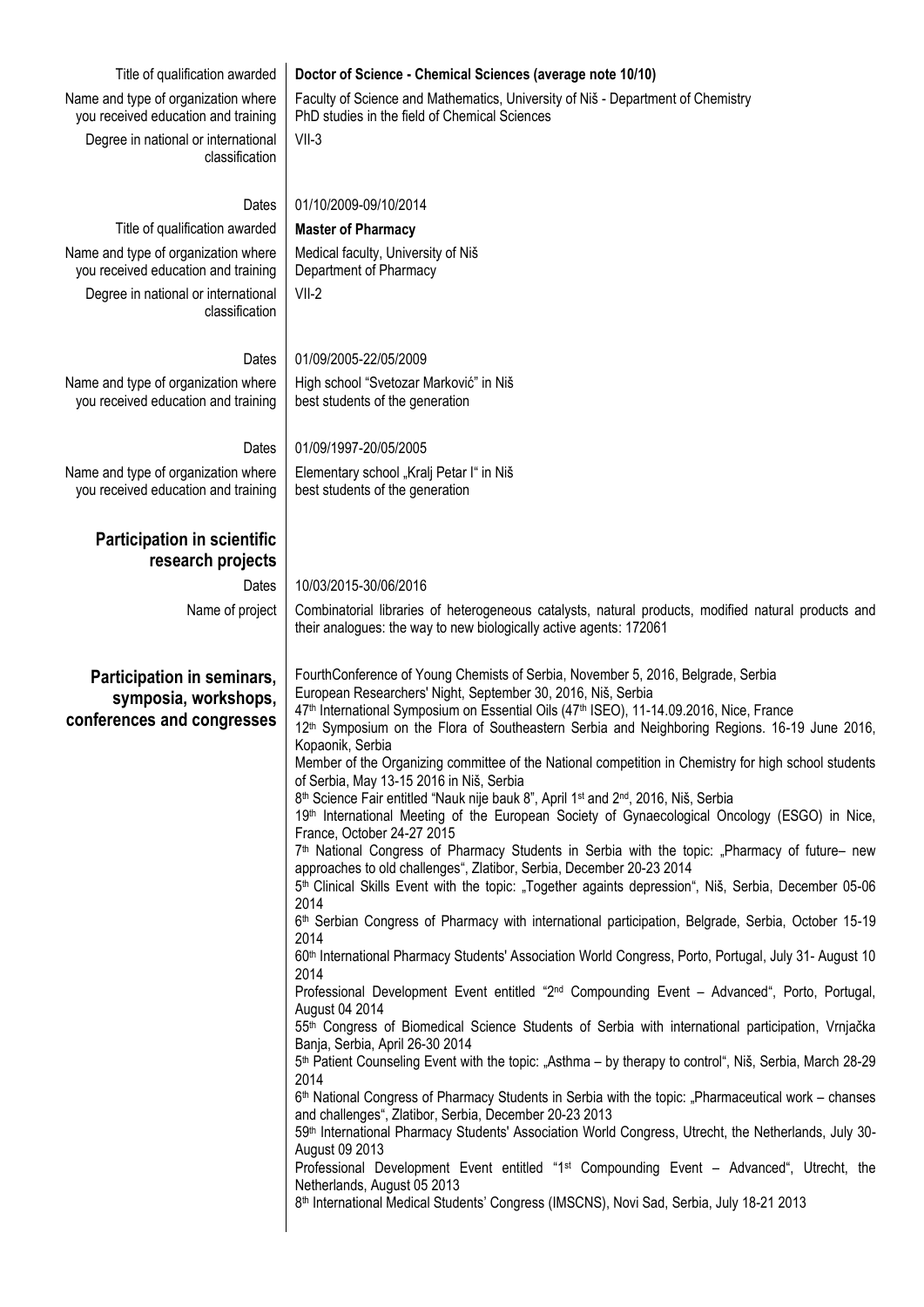|                                                       | 54th Congress of Biomedical Science Students of Serbia with international participation, Kopaonik,<br>Serbia, April 28-May 02 2013<br>5 <sup>th</sup> National Congress of Pharmacy Students in Serbia with the topic "Patient – a case or a person?",<br>Zlatibor, Serbia, December 04-07 2012                                                                                                                                                                                                                                                                                                                                                   |  |  |  |  |  |  |
|-------------------------------------------------------|---------------------------------------------------------------------------------------------------------------------------------------------------------------------------------------------------------------------------------------------------------------------------------------------------------------------------------------------------------------------------------------------------------------------------------------------------------------------------------------------------------------------------------------------------------------------------------------------------------------------------------------------------|--|--|--|--|--|--|
| <b>Engaging in carrying out</b><br>practical training | Teaching volunteer in the course of Chemistry of Natural Products, compulsory subject of the third year<br>of undergraduate studies of chemistry at the Faculty of Science and Mathematics in Niš, academic<br>year of 2016/2017 and 2017/2018<br>Demonstrator during practical training in the course of General Chemistry and Stoichiometry in<br>academic years 2010/2011 and 2011/2012                                                                                                                                                                                                                                                        |  |  |  |  |  |  |
| <b>Scientific publications</b>                        |                                                                                                                                                                                                                                                                                                                                                                                                                                                                                                                                                                                                                                                   |  |  |  |  |  |  |
| 1.                                                    | Milica M. Todorovska, Niko S. Radulović. Volatile glucosinolate autolysis products of three Serbian<br>crucifers. 47 <sup>th</sup> International Symposium on Essential Oils (47 <sup>th</sup> ISEO) in Nice, France, on September<br>11-14, 2016. Book of abstracts: 168                                                                                                                                                                                                                                                                                                                                                                         |  |  |  |  |  |  |
| 2.                                                    | Milica M. Todorovska, Niko S. Radulović, Dragan B. Zlatković, Nikola M. Stojanović, Pavle J. 11-14,<br>Ranđelović, Mirjana Ilić. Effects of two volatile 2-oxazolidinethione derivatives from Draba lasiocarpa<br>Rochel (Brassicaceae) and Reseda lutea L. (Resedaceae) on macrophage viability and nitric oxide<br>production. 47 <sup>th</sup> International Symposium on Essential Oils (47 <sup>th</sup> ISEO) in Nice, France, on September<br>2016. Book of abstracts: 145                                                                                                                                                                 |  |  |  |  |  |  |
| 3.                                                    | Milica M. Todorovska, Niko S. Radulović. Uporedna studija profila alkana iz voska cveta i lista biljne<br>vrste Draba lasiocarpa Rochel (Brassicaceae). Četvrta konferencija mladih hemičara Srbije. Beograd,<br>5. novembar 2016. Book of abstracts: 69                                                                                                                                                                                                                                                                                                                                                                                          |  |  |  |  |  |  |
| 4.                                                    | Todorovska M, Radulović N.S. Leaf and flower epicuticular alkanes from Draba lasiocarpa Rochel<br>(Brassicaceae). 12 <sup>th</sup> Symposium on the Flora of Southeastern Serbia and Neighboring Regions. 16-19<br>June 2016, Kopaonik, Serbia. Abstract book: 110                                                                                                                                                                                                                                                                                                                                                                                |  |  |  |  |  |  |
| 5.                                                    | Todorovska M, Dekić M, Radulović N.S. Benzyl thiocyanate – autolysis product of glucotropaeolin or<br>an artefact of the isolation procedure? 12 <sup>th</sup> Symposium on the Flora of Southeastern Serbia and<br>Neighboring Regions. 16-19 June 2016, Kopaonik, Serbia. Abstract book: 113                                                                                                                                                                                                                                                                                                                                                    |  |  |  |  |  |  |
| <b>Membership in professional</b><br>organizations    | <b>Pharmaceutical Chamber of Serbia</b><br>Pharmaceutical Association of Serbia - Youth Section<br>National Association of Pharmacy Students - Serbia (NAPSer) - alumni                                                                                                                                                                                                                                                                                                                                                                                                                                                                           |  |  |  |  |  |  |
| <b>Membership in student</b><br>organizations         | President of the National Association of Pharmacy Students - Serbia (NAPSer) 2014<br>National Coordinator of the Student exchange program (IPSF Student Exchange Officer) within the<br>National Association of Pharmacy Students - Serbia (NAPSer) 2013<br>President of the Association of Pharmacy Students - Niš (NiPSA) 2013<br>Local coordinator of the Student exchange program (NiPSA Local Exchange Officer) 2013<br>Student Union of the Faculty of Medicine (SUMF)                                                                                                                                                                      |  |  |  |  |  |  |
| Prizes, awards, honors<br>and scholarships            | The best first-year pharmacy student in the academic year 2009/2010<br>The best student of the second year of the pharmacy study program in the academic year 2010/2011<br>The best student in the fourth year of integrated academic studies of pharmacy in the academic year<br>2012/2013<br>Commendation of the Royal House of Karadjordjevic for expressed extraordinary success in the<br>completion of secondary education<br>Dositeja Scholarship Fund for Young Talents of the Republic of Serbia, 2014<br>Scholarship of the Ministry of Education, Science and Technological Development of Republic of<br>Serbia for talented students |  |  |  |  |  |  |
| Knowledge of languages                                |                                                                                                                                                                                                                                                                                                                                                                                                                                                                                                                                                                                                                                                   |  |  |  |  |  |  |
| Mother tongue(s)                                      | serbian, macedonian                                                                                                                                                                                                                                                                                                                                                                                                                                                                                                                                                                                                                               |  |  |  |  |  |  |
| Other languages                                       |                                                                                                                                                                                                                                                                                                                                                                                                                                                                                                                                                                                                                                                   |  |  |  |  |  |  |

| European level | Understanding  |                | <b>Speaking</b>  |                 | Writing        |
|----------------|----------------|----------------|------------------|-----------------|----------------|
|                | Listening      | Reading        | Oral interaction | Oral production |                |
| Englesh        | C <sub>2</sub> | C <sub>2</sub> | C <sub>2</sub>   | C <sub>2</sub>  | C <sub>2</sub> |
| French         | B <sub>2</sub> | B <sub>2</sub> | B <sub>2</sub>   | B <sub>2</sub>  | B <sub>2</sub> |
| <b>Spanish</b> | C <sub>2</sub> | C <sub>2</sub> | C <sub>2</sub>   | C <sub>2</sub>  | C <sub>2</sub> |